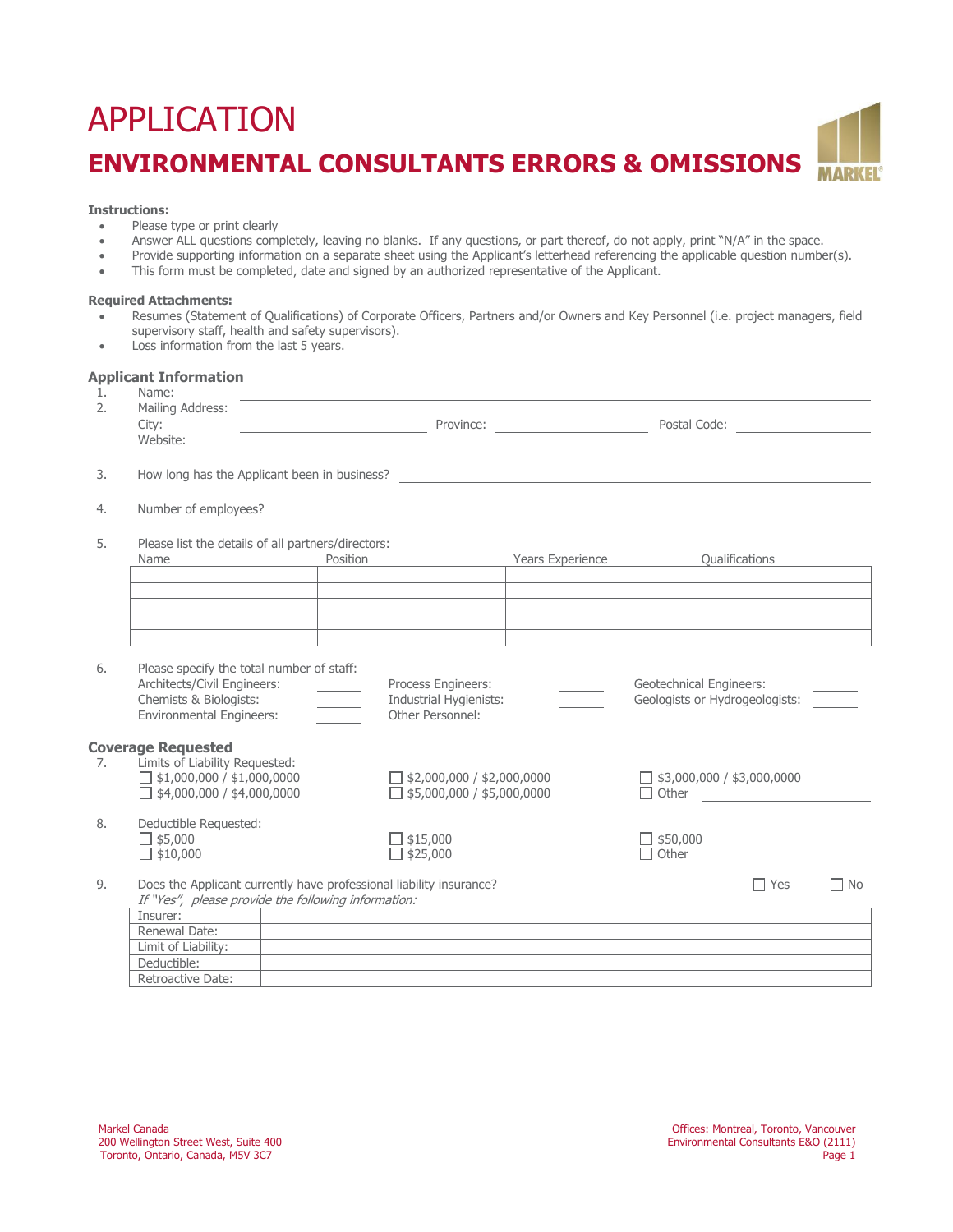**Services** 

| 10. | Please describe the products and services supplied by the Applicant: |
|-----|----------------------------------------------------------------------|
|-----|----------------------------------------------------------------------|

| 11. | Estimated Annual Gross Revenues: a. Current Year | b. Next Year (Projected) |  |  |
|-----|--------------------------------------------------|--------------------------|--|--|

b. Next Year (Projected)

12. Please indicate the projected revenue of Environmental Consulting Operations:

| <b>Environmental Consulting Operations</b>              | <b>Projected Revenues</b> |
|---------------------------------------------------------|---------------------------|
| Air (Excluding Indoor) Quality Testing & Consulting     |                           |
| Air (Indoor) Quality Testing & Consulting               |                           |
| Environmental Compliance                                |                           |
| <b>Environmental Expert Witness</b>                     |                           |
| Environmental Feasibility Study                         |                           |
| Environmental Impact Study                              |                           |
| <b>Environmental Laboratories</b>                       |                           |
| Environmental Litigation Support                        |                           |
| Environmental Manual Preparation                        |                           |
| <b>Environmental Permitting</b>                         |                           |
| Environmental Remedial Investigation/Studies            |                           |
| <b>Environmental Sampling</b>                           |                           |
| Hazardous Material Consulting                           |                           |
| Inspection, Testing & Consulting - Asbestos             |                           |
| Inspection, Testing & Consulting - Lead                 |                           |
| Inspection, Testing & Consulting - Mould                |                           |
| Inspection, Testing & Consulting - Other                |                           |
| Phase I Environmental Site Assessments                  |                           |
| Phase II Environmental Site Assessments                 |                           |
| <b>Phase III Environmental Site Assessments</b>         |                           |
| Water (Drinking) Quality Testing & Consulting           |                           |
| Water (excluding Drinking) Quality Testing & Consulting |                           |
| <b>Wetlands Consulting</b>                              |                           |
| <b>Wildlife Studies</b>                                 |                           |
| Other Environmental Consulting - Describe:              |                           |

13. Please indicate the projected revenue of Non-Environmental Consulting Operations:

| <b>Non-Environmental Consulting Operations</b> | <b>Projected Revenues</b> |  |  |
|------------------------------------------------|---------------------------|--|--|
| Architecture                                   |                           |  |  |
| <b>Construction Management</b>                 |                           |  |  |
| <b>Chemical Engineering</b>                    |                           |  |  |
| <b>Electrical Engineering</b>                  |                           |  |  |
| Geotechnical Consulting                        |                           |  |  |
| <b>HVAC Engineering</b>                        |                           |  |  |
| <b>Industrial Engineering</b>                  |                           |  |  |
| Industrial Hygiene /Health & Safety Consulting |                           |  |  |
| Land Surveying                                 |                           |  |  |
| Mechanical Engineering                         |                           |  |  |
| Non-Destructive Testing (AST)                  |                           |  |  |
| Non-Destructive Testing (Pipelines)            |                           |  |  |
| Non-Destructive Testing (UST)                  |                           |  |  |
| Non-Environmental Consulting                   |                           |  |  |
| Process Engineering                            |                           |  |  |
| Structural Engineering                         |                           |  |  |
| Other Non-Environmental Consulting - Describe: |                           |  |  |